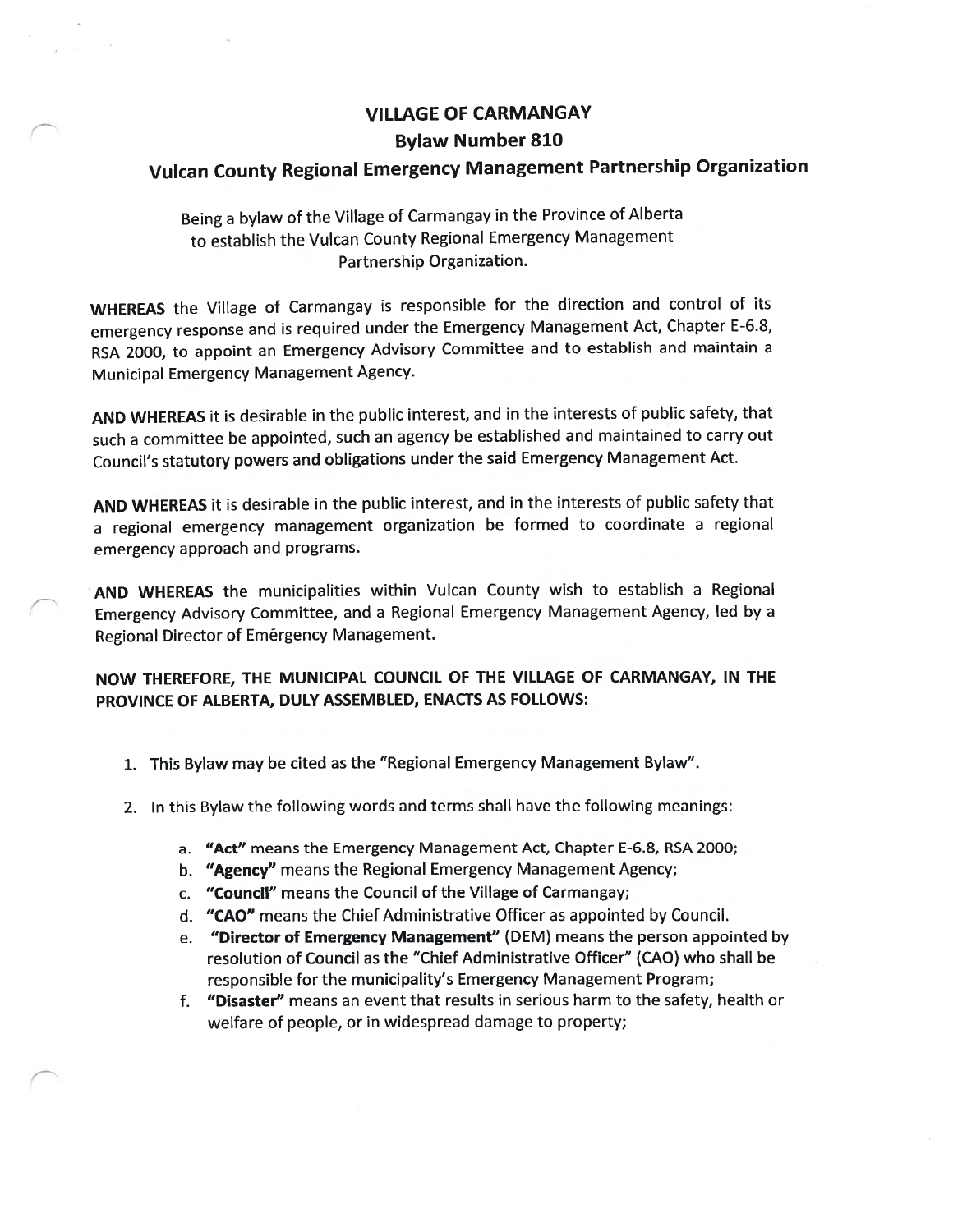- g. "Emergency" means an event that requires prompt coordination of action or special regulation of persons or property to protect the safety, health or welfare of people or to limit damage to property;
- h. "Emergency Coordination Centre" (ECC) means the physical location which supports the needs of the municipality or the Vulcan County Regional Emergency Management Partnership as <sup>a</sup> whole, and where the coordination of information and resources to support incident management (on-scene operations/Incident Command Post) activities normally take <sup>p</sup>lace.
- i. "Emergency Management Advisory Committee", (the Committee) means the Emergency Advisory Committee of the Vulcan County Regional Emergency Management Partnership as established by agreement between and the bylaws of the Parties;
- j. "Incident Command Post" means the primary field location where primary functions are performed.
- k. "Vulcan County Regional Emergency Management Partnership" (VCREMP) means the Vulcan County Regional Emergency Management Partnership as established by agreement between and the bylaws of the respective municipal councils of the Parties;
- I. "Local Authority" means, where <sup>a</sup> municipality has <sup>a</sup> council within the meaning of the Municipal Government Act, Chapter M-26, RSA 2000, that council;
- m. "Minister" means the Minister charged with administration of the Act;
- n. "Parties" means the Town of Vulcan, Vulcan County, and the Villages of Arrowwood, Carmangay, Champion, Lomond and Milo;
- o. "Vulcan County Regional Emergency Management Plan", (the Plan) means the Vulcan County Regional Emergency Management Plan to co-ordinate the preparation for, response to and recovery from an emergency or disaster.
- p. "Regional Deputy Director of Emergency Management" (RDDEM) means the person responsible for the duties of the Regional Director of Emergency Management in their absence;
- q. "Regional Director of Emergency Management" fRDEM) means the person responsible to lead the Regional Agency in the preparation for, response to and recovery from <sup>a</sup> disaster or emergency;
- r. "Regional Emergency Management Agency", (the Agency) means the Vulcan County Regional Emergency Management Partnership Agency as established by Agreement between and the bylaws of the respective municipal councils of the Parties; and
- s. "Regional Emergency Coordination Centre" (RECC) means the primary and backup Regional Emergency Coordination Centre as established and maintained in accordance with the Regional Emergency Management Plan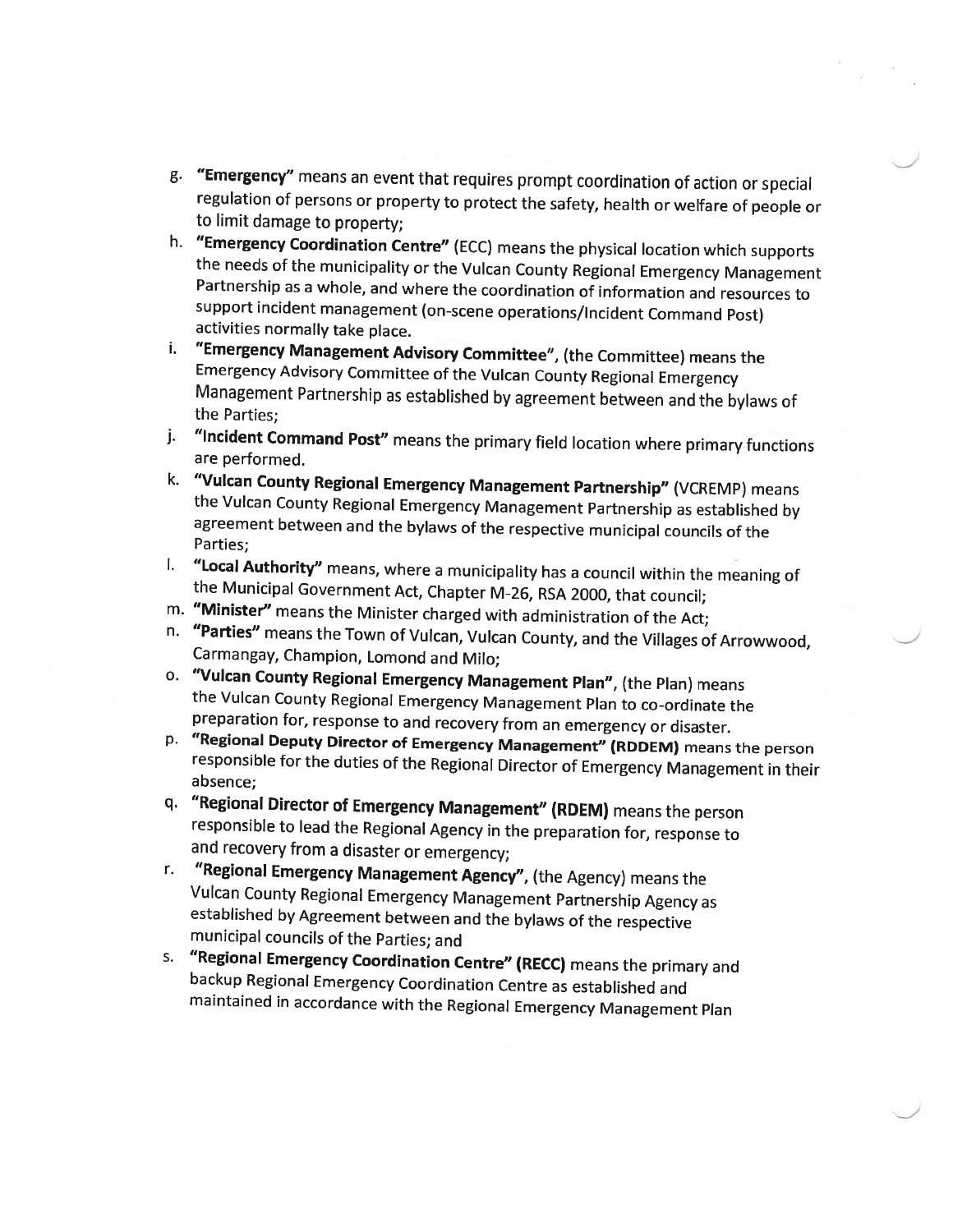- 3. Council agrees
	- a. through the VCREMP, to establish the Committee to guide the creation, implementation and evaluation of VCREMP plans and programs and to advise Council on the development of the aforementioned plans and programs.
	- b. Council agrees that the Committee is authorized to act as the agent of Council to carry out its statutory powers and obligations under the Emergency Management Act and the Local Authority Emergency Management Regulation. This however does not include the power to declare, renew, or terminate a state of local emergency (SOLE).
- 4. The Committee shall:
	- a. consist of one appointed municipal Councillor from the Village of Arrowwood, the Village Carmangay, the Village of Champion, the Village of Lomond, the Village of Milo, the Town of Vulcan, and Vulcan County, each of whom shall have one (1) vote regarding any matter coming before the committee;
	- b. each municipality shall also appoint one (1) alternate member to the committee who shall be permitted to vote in the absence or in place of the primary member;
	- c. have a quorum of 4 members;
	- d. appoint one of the municipal members as chair, whom will hold the position for two years;
	- e. shall meet at a minimum frequency of one time per year;
	- f. review the Regional Emergency Management Plan and related plans and programs on a regular basis; and
	- g. advise Council, duly assembled, on the status of the Regional Emergency Management Plan and related plans and programs at least once each year;
	- h. provide guidance and direction to the Regional Emergency Management Agency, as per the Local Authority Emergency Management Regulation 2(b).
- 5. Council shall:
	- a. by resolution, appoint one (1) of its members to serve on the Committee and at least one (1) member as an alternate;
	- b. provide for the payment of expenses of its member(s) of the Committee;
	- c. ensure that emergency plans and programs are prepared to address potential emergencies or disasters in the Village of Carmangay and the VCREMP Region;
	- d. approve the Regional Emergency Plans and Programs as they related to the Village of Carmangay and the VCREMP Region;
	- e. review the status of the Regional Emergency Plan and related plans and programs at least once a year; and
	- f. by resolution appoint the CAO as DEM;
	- g. by resolution, on the recommendation of the Emergency Management Advisory Committee, appoint <sup>a</sup> Regional Director of Emergency Management and six (6) Deputy Director of Emergency Management.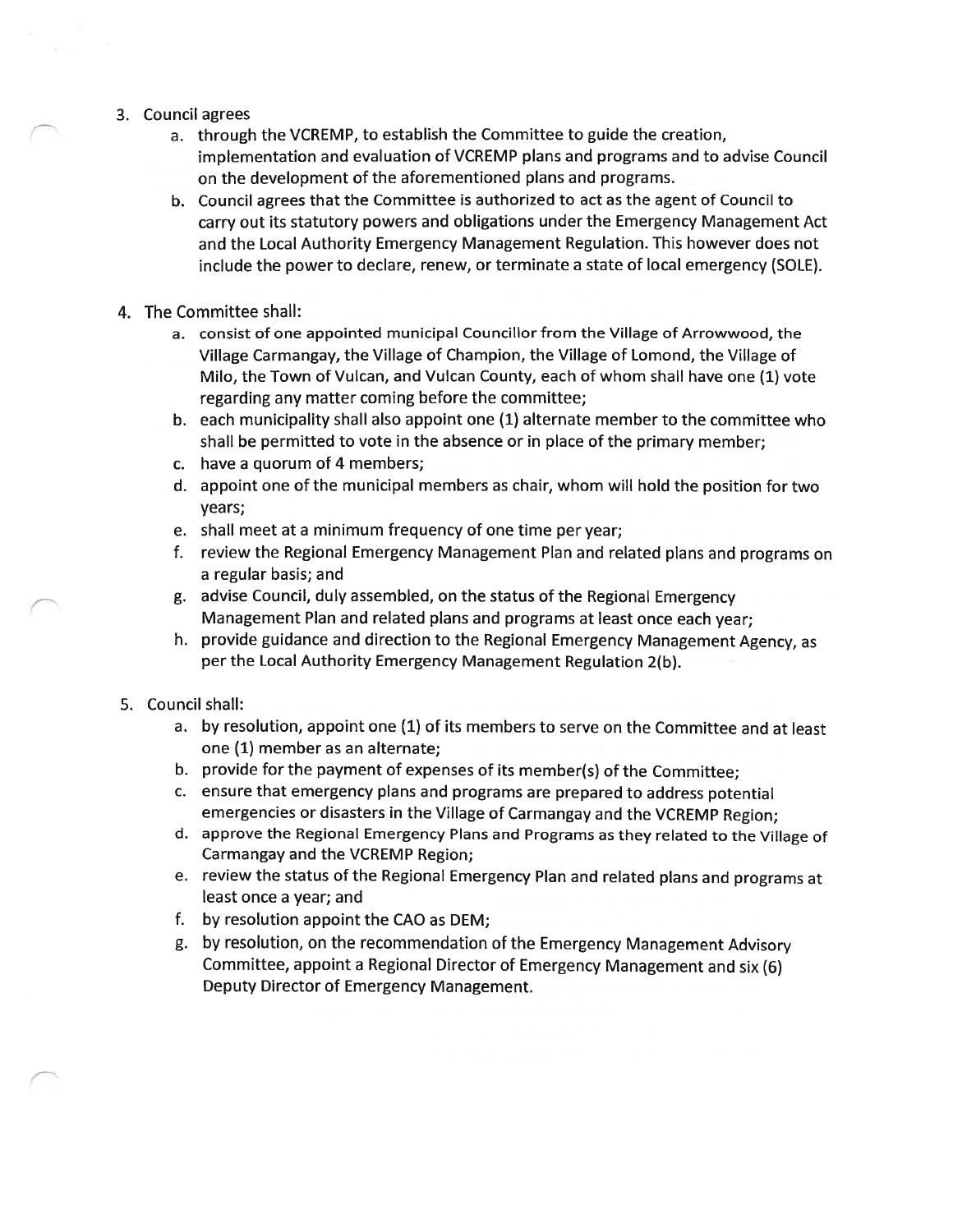- 6. Council will still retain the power to declare, renew or terminate <sup>a</sup> State of Local Emergency (SOLE) for any incident that is occurring or may occur within the jurisdiction of the Village of Carmangay.
- 7. Council may:
	- a. by resolution appoint one (1) or more DDEM;
	- b. by bylaw that is not advertised, borrow, levy, appropriate and expend all sums required for its share of the operation of the Committee and the Agency; and
	- c. enter into agreements with and make payments or grants, or both, to persons or organizations for the provision of services in the development or implementation ot emergency <sup>p</sup>lans or programs including mutual aid <sup>p</sup>lans and programs.
- 8. Council agrees through the VCREMP to have <sup>a</sup> Regional Director of Emergency Management (RDEM). The RDEM is responsible to lead the Regional Agency in the preparation for, response to and recovery from <sup>a</sup> disaster or emergency.
	- a. Council agrees through the VCREMP to have six (6) Deputy Regional Directors of Emergency Management (RDDEM).
	- b. The RDDEM and six (6) DDEM appointments shall represent all partner municipalities.
- 9. The Agency shall be comprised of the following persons:
	- a. the CAO of each municipality which is <sup>a</sup> member of VCREMP;
	- b. DEM of each municipality which is a member of VCREMP;
	- c. DDEM of each municipality which is <sup>a</sup> member of VCREMP;
- 10. The Agency may request that the following persons may join or advise the Agency for each period of time that the Agency deems appropriate:
	- a. Non Commissioned Officer in charge of RCMP or designate;
	- b. the Vulcan County Director of Protective Services;
	- c. Fire Chiefs or Designates;
	- d. Enforcement Services Manager or designate;
	- e. Emergency Public Information Officers or designates;
	- f. Vulcan County Protective Services;
	- g. Alberta Health Services representatives or designates;
	- h. School Superintendent or designate;
	- i. Emergency Social Services Managers or designates;
	- j. Representative(s) from adjacent municipalities which have entered in the Agency;
	- k. Municipal Public Works;
	- I. Representatives from local business;
	- m. Representatives from local industry or industrial associations;
	- n. Representatives from Alberta Municipal Affairs;
	- o. Representatives from local utility companies; and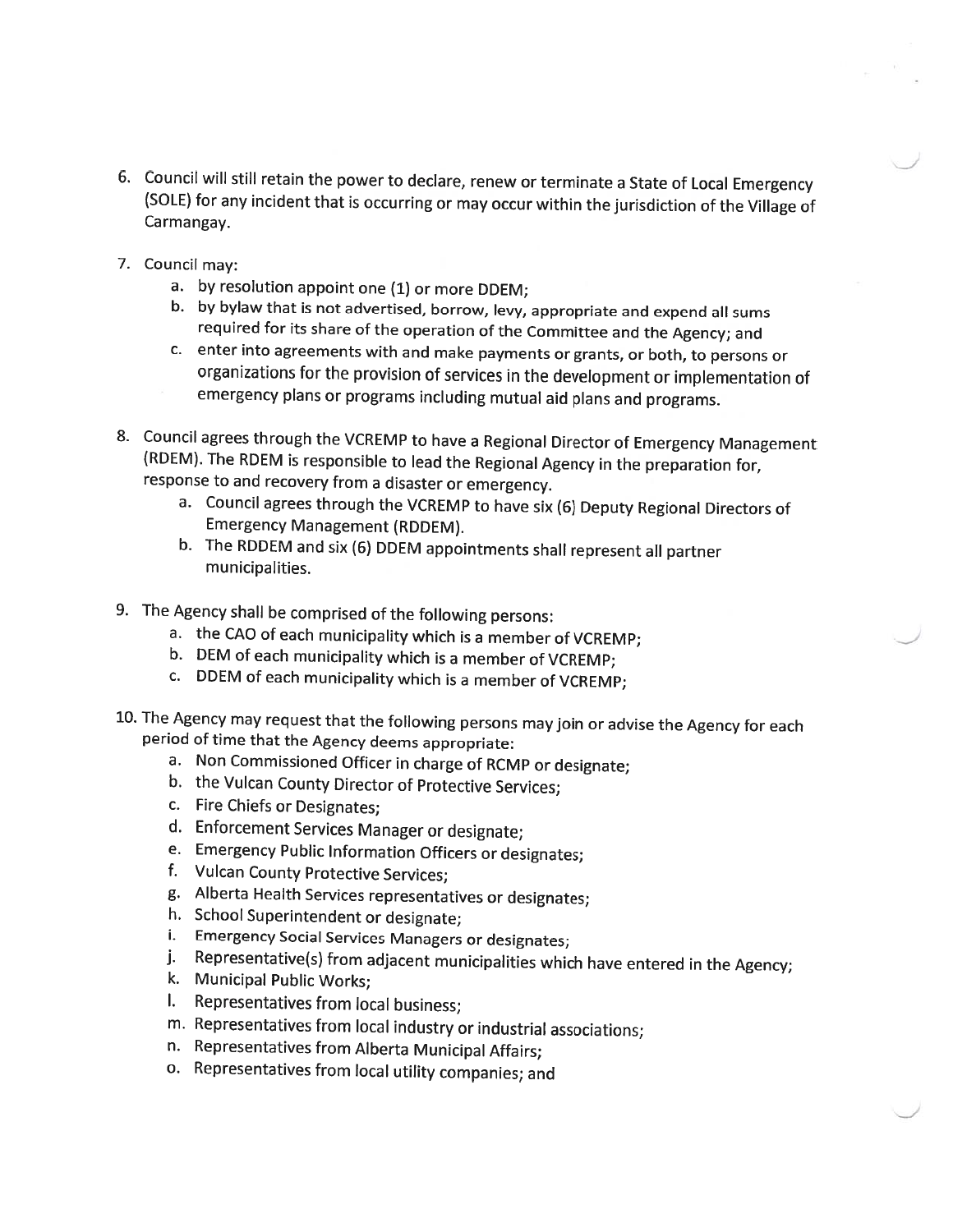- p. Anybody else who might serve as useful purpose in the preparation or implementation of the Regional Emergency Plan.
- 11. The Agency shall:
	- a. guide the creation, implementation and evaluation of Regional Emergency Plans and programs for the VCREMP Region;
	- b. determine the direction of the Agency and any of its sub groups;
	- c. coordinate all emergency services and other resources used in an emergency;
	- d. ensure that in the event of an emergency, an individual or group of individuals is designated under the Regional Emergency Management Plan to act, on behalf of the Agency. The designation of an individual or group of individuals to act on behalf of the Agency shall be guided by the following:
		- i. In the event of an emergency/incident affecting only one municipality, the local DEM will serve as the Emergency Coordination Centre (ECC) Director in the local ECC. This ECC will be supported by resources of the VCREMA as required including the activation of the Regional Emergency Coordination Centre (RECC); and
		- ii. In the event of an emergency/incident, resulting in the activation of the RECC within or affecting more than one municipality within the VCREMP Region, the RDEM will serve as ECC Director for the emergency/incident. As the DEMs from the affected municipalities arrive at the RECC, the RDEM and local DEMs will jointly decide who will take the lead role in the RECC.
	- e. ensure someone is designated to discharge the responsibilities specified in paragraphs b, c, and d of this Section.
	- f. shall utilize the command, control and coordination system (ICS) as prescribed by the Managing Director of the Alberta Emergency Management Agency.
	- g. On an annual basis, advise the Committee, duly assembled, on the status of the Regional Emergency Management Plan and any actions which have been performed.
- 12. In the event of an emergency entirely within the boundaries of and only affecting the Village of Carmangay, the authority and powers to declare or renew <sup>a</sup> state of local emergency under the Act, the authority and powers specified in Section <sup>15</sup> of this Bylaw, and the requirement specified in Section <sup>19</sup> of this Bylaw are hereby delegated to <sup>a</sup> municipal committee comprised of the Reeve or any two (2) Councillors. This municipal committee may at any time when it is satisfied that an emergency exists or may exist, by resolution, make <sup>a</sup> declaration of <sup>a</sup> state of local emergency.
- 13. When <sup>a</sup> state of local emergency is declared, the Agency on behalf of the Village of Carmangay shall:
	- a. ensure that the declaration identifies the nature of the emergency and the area in which it exists;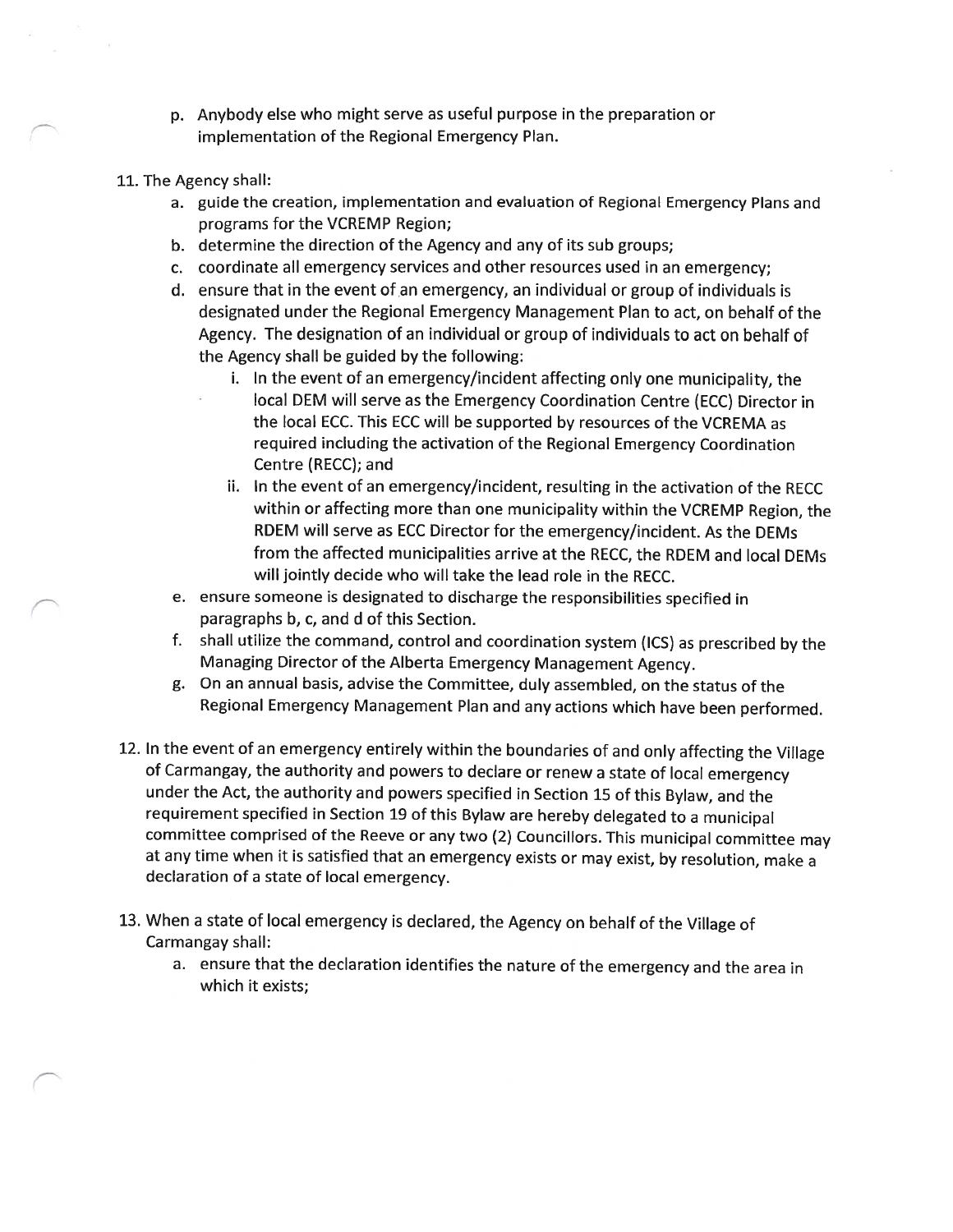- b. cause the details of the declaration to be published immediately by such means of communication considered most likely to notify the population of the area affected; and
- c. forward <sup>a</sup> copy of the declaration to the Minister forthwith.
- 14. When the Village of Carmangay has declared <sup>a</sup> state of local emergency, the Village of Carmangay may for the duration of that State of Local Emergency, do all acts and take all necessary proceedings including the following:
	- a. cause any emergency <sup>p</sup>lan or program to be put into operation;
	- b. exercise any power <sup>g</sup>iven to the Minister under section 19(1) of the Emergency Management Act in relation to the part of the municipality affected by the declaration;
	- c. authorize any persons at any time to exercise, in the operation of an emergency <sup>p</sup>lan or program, any power <sup>g</sup>iven to the Minister under section 19(1) of the Emergency Management Act in relation to any part of the municipality affected by <sup>a</sup> declaration of <sup>a</sup> state of local emergency.
- 15. In accordance with Section <sup>28</sup> of the Act, no action lies against <sup>a</sup> Local Authority or person acting under the Local Authority's direction or authorization for anything done or omitted to be done in good faith while carry out <sup>a</sup> power or duty under this Act or in the regulations during <sup>a</sup> state of local emergency.
- 16. In accordance with Section 535(1)(2) of the Municipal Government Act, councillors, council committee members, municipal officers (CAO and employees) and volunteer workers are not liable for loss or damage caused by anything said or done or omitted to be done in good faith in the performance or intended performance of their functions, duties, or powers under the Municipal Government Act or any other enactment.
- 17. In consultation with the Regional Emergency Management Agency, if the emergency no longer exists, the Village of Carmangay, shall, by resolution, terminate the declaration.
- 18. <sup>A</sup> declaration of <sup>a</sup> state of local emergency is considered terminated and ceases to be of any force or effect when:
	- a. <sup>a</sup> resolution is passed under Section 18
	- b. <sup>a</sup> period of seven (7) days has lapsed since it was declared, unless it is renewed by resolution;
	- c. if declared due to <sup>a</sup> Pandemic <sup>a</sup> period of twenty eight (28) days has lapsed since it was declared, unless it is renewed by resolution
	- d. the Lieutenant Governor in Council makes and order for <sup>a</sup> state of emergency for the same area; or
	- e. the Minister cancels the state of local emergency for the affected area.
- 19. When <sup>a</sup> declaration of <sup>a</sup> state of local emergency has been terminated, the Agency on behalf of the Village of Carmangay shall cause the details of the termination to be published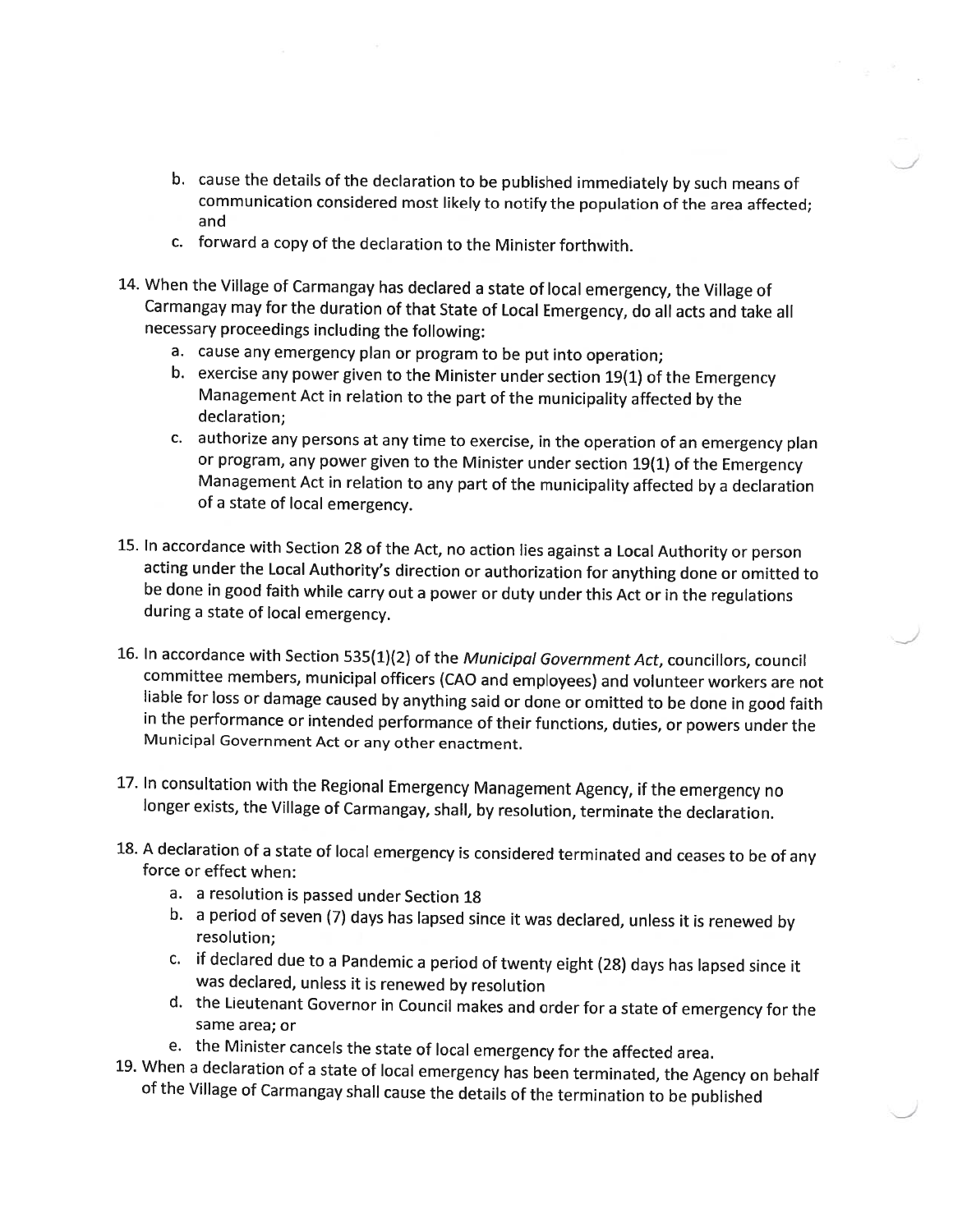immediately by such means of communication considered most likely to notify the population of the area affected.

- 20. The Regional Emergency Advisory Committee is delegated the authority to create policies relating to the emergency preparedness, mitigation, response, recovery and the operation of the Vulcan County Regional Emergency Partnership and the Agency.
- 21. Should any provisions of this Bylaw become invalid, void, illegal or otherwise not enforceable, it shall be considered separate and severable from the bylaw and the remainder shall remain in force and be binding as though such provision had not been invalid.
- 22. Bylaw 786 is hereby rescinded
- 23. This Bylaw shall come into force and take effect upon third reading

READ A FIRST TIME IN COUNCIL THIS 21<sup>st</sup> DAY OF SEPTEMBER, 2021.

READ A SECOND TIME IN COUNCIL THIS 21st DAY OF SEPTEMBER, 2021.

UNANIMOUS CONSENT FOR THIRD READING GIVEN THIS 215t DAY OF SEPTEMBER, 2021.

READ A THIRD TIME IN COUNCIL THIS 21<sup>st</sup> DAY OF SEPTEMBER, 2021.

Stacey Hovde – Mayor Patrick Bergen — Patrick Bergen — Patrick Bergen — Patrick Bergen — Patrick Bergen — Patrick Bergen — Patrick Bergen — Patrick Bergen — Patrick Bergen — Patrick Bergen — Patrick Bergen — Patrick Bergen

 $C_{\mathcal{T}}$